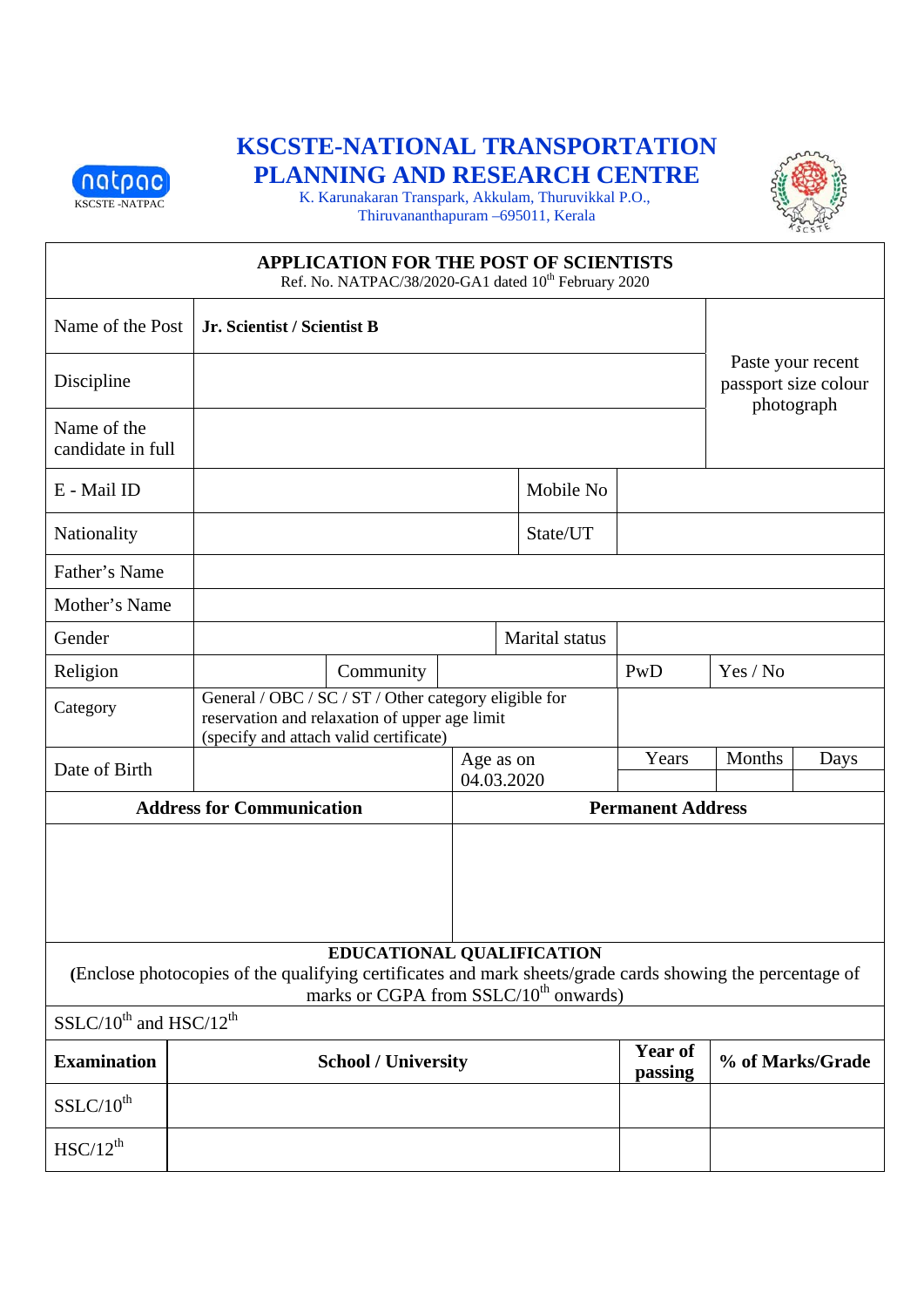| <b>Graduation</b>             |                      | Year of passing  |  |  |  |  |
|-------------------------------|----------------------|------------------|--|--|--|--|
| Name of the Degree            |                      |                  |  |  |  |  |
| Branch / Specialization       |                      |                  |  |  |  |  |
| <b>Institute Name</b>         |                      |                  |  |  |  |  |
| <b>University Affiliating</b> |                      |                  |  |  |  |  |
| % of Marks / CGPA             |                      | Class / Division |  |  |  |  |
|                               |                      |                  |  |  |  |  |
| <b>Post-Graduation</b>        |                      | Year of passing  |  |  |  |  |
| Name of the Degree            |                      |                  |  |  |  |  |
| Branch / Specialization       |                      |                  |  |  |  |  |
| <b>Institute Name</b>         |                      |                  |  |  |  |  |
| University Affiliating        |                      |                  |  |  |  |  |
| % of Marks / CGPA             |                      | Class / Division |  |  |  |  |
|                               |                      |                  |  |  |  |  |
| Ph.D.                         |                      | Date of Award    |  |  |  |  |
| Title of the Ph.D.            |                      |                  |  |  |  |  |
| Institute / University        |                      |                  |  |  |  |  |
| <b>GATE/NET Score</b>         |                      |                  |  |  |  |  |
| Subject                       | Score/All India Rank | Year             |  |  |  |  |

#### **RESEARCH / PROFESSIONAL EXPERIENCE**

| Name & Address of the | <b>Designation</b> | <b>Period of Employment</b> |    | Pay Scale, Basic Pay, Total |
|-----------------------|--------------------|-----------------------------|----|-----------------------------|
| Organisation          |                    | From                        | To | <b>Emoluments</b>           |
|                       |                    |                             |    |                             |
|                       |                    |                             |    |                             |
|                       |                    |                             |    |                             |

| <b>Sl. No.</b> | <b>DETAILS OF SEMINARS/CONFERENCES/WORKSHOPS ATTENDED</b> |  |  |  |
|----------------|-----------------------------------------------------------|--|--|--|
|                |                                                           |  |  |  |
|                |                                                           |  |  |  |
|                |                                                           |  |  |  |
|                |                                                           |  |  |  |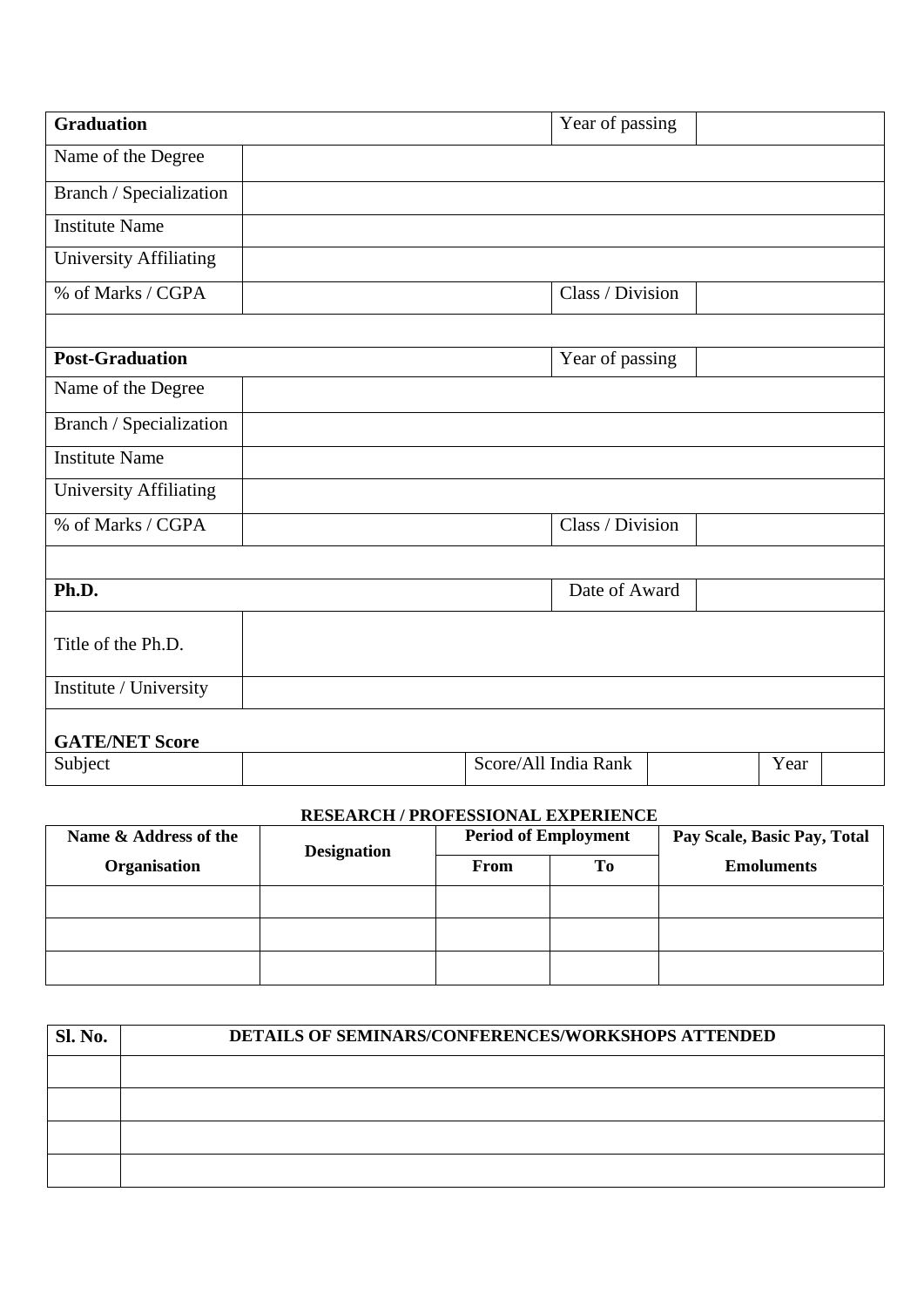#### **PUBLICATION DETAILS (PAPERS, BOOKS / CHAPTERS)**

Details of journal or conference papers/books/chapters, listed in reverse chronological order: Names of authors, the title of the paper/book, the name of the journal/conference/publisher, volume/proceedings, pages (from – to), year, etc. Group the above as Journal Publications, book/chapters and papers presented at National / International Conferences. For each paper, include whether SCI/Scopus indexed, Journal Impact factors and citation count as available. Attach copy of first page of the published papers/ articles/ books.

| Sl. | DETAILS OF PAPERS, BOOKS / CHAPTERS |  |  |
|-----|-------------------------------------|--|--|
| No. |                                     |  |  |
|     |                                     |  |  |
|     |                                     |  |  |
|     |                                     |  |  |

| <b>Sl. No.</b> | <b>MEMBERSHIP IN PROFESSIONAL BODIES</b> |  |  |  |
|----------------|------------------------------------------|--|--|--|
|                |                                          |  |  |  |

### **ANY OTHER INFORMATION**

#### **NAME, ADDRESS & CONTACT DETAILS OF TWO REFERENCES**

| Sl.No. | <b>Name</b> | <b>Address</b> | <b>Phone No &amp; Email ID</b> |
|--------|-------------|----------------|--------------------------------|
|        |             |                |                                |
|        |             |                |                                |

#### **DECLARATION**

I declare that the information provided by me in this application are true to the best of my knowledge and belief. I am aware that, if any information furnished in this application is found to be untrue/concealed/distorted, I am liable to forfeit the appointment allotted to me any time in future and legal action be taken against me.